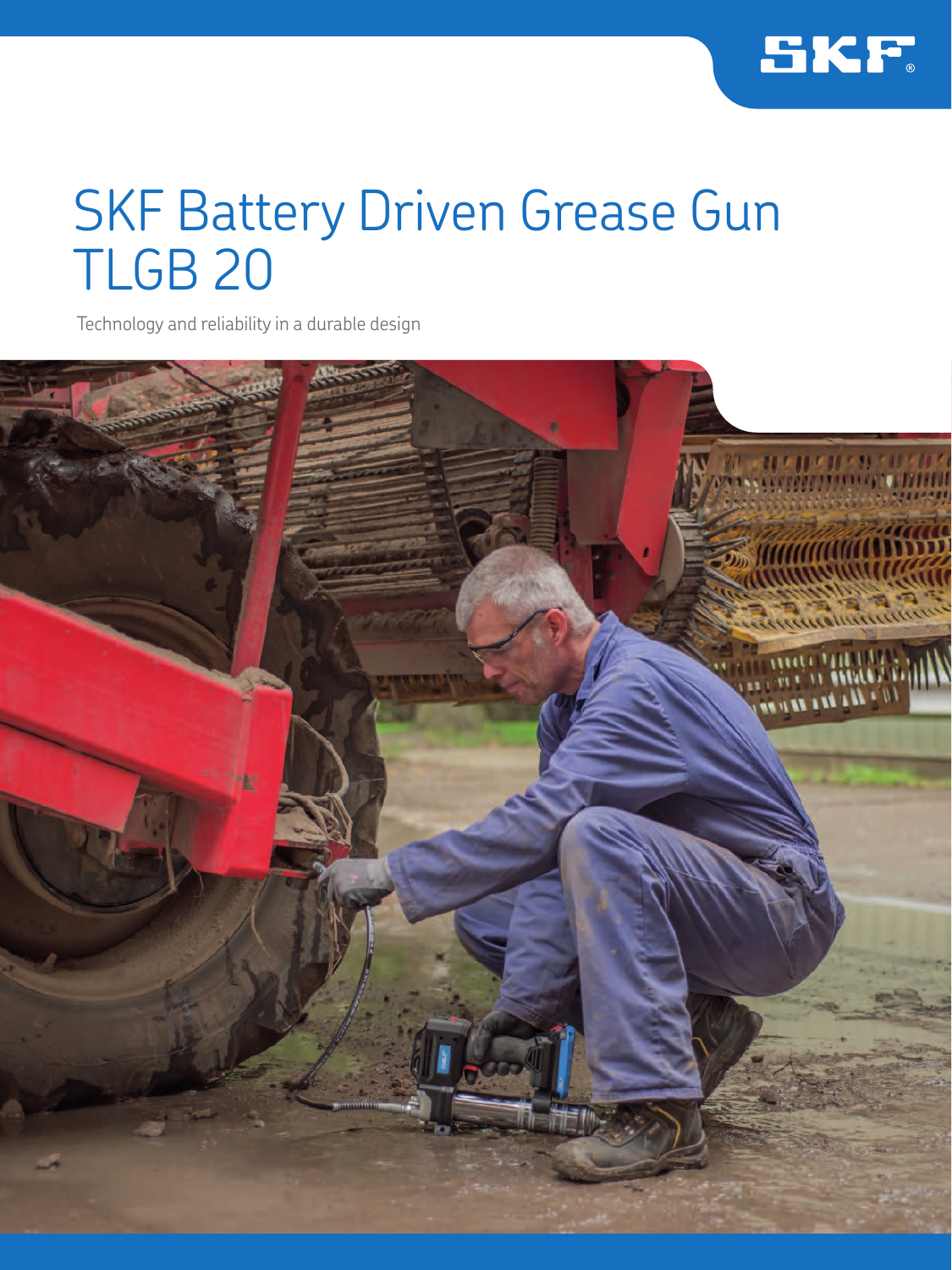## Technology and reliability in a durable design

## SKF Battery Driven Grease Gun TLGB 20

Developed to maximize efficiency, the SKF Battery Driven Grease Gun TLGB 20 includes an integrated grease meter to help prevent over- and under-lubrication. This unique tool features a durable, ergonomic design with a three-point stand for operator comfort and convenience and a 20-volt, lithium-ion battery for longer life. Suitable for a variety of manual lubrication tasks, the TLGB 20 can be used to lubricate bearings and machines in industrial and manufacturing environments, as well as agricultural and construction vehicles.



The tool's display indicates battery charge level, amount of grease dispensed, pump/motor speed and blocked lubrication points. This versatile grease gun provides two flow rates – low and high – and can dispense up to 15 grease cartridges per battery charge. The TLGB 20 can deliver pressures up to 700 bar *(10 000 psi)* and features a built-in light to illuminate the work area.

#### **Integrated grease meter delivers precise lubrication**

The TLGB 20's grease meter allows the technician to see exactly how much lubricant has been dispensed in order to avoid over- and underlubrication. Under-lubrication can lead to premature bearing failure or contaminants entering the bearing. Over-lubrication wastes grease and can cause serious complications as well. In applications involving fastmoving equipment, such as electric motors, too much lubricant can cause high temperatures to develop and can damage seals, allowing contamination ingress. High temperatures also reduce lubricant life significantly, thereby increasing operational costs.



**Integrated grease meter**  Tracks how much grease has been dispensed

#### **Two-speed flow rate**

Enables adjustment from low-volume to high-volume flow to suit the application

## **Battery charge display**

Indicates lithium battery charge level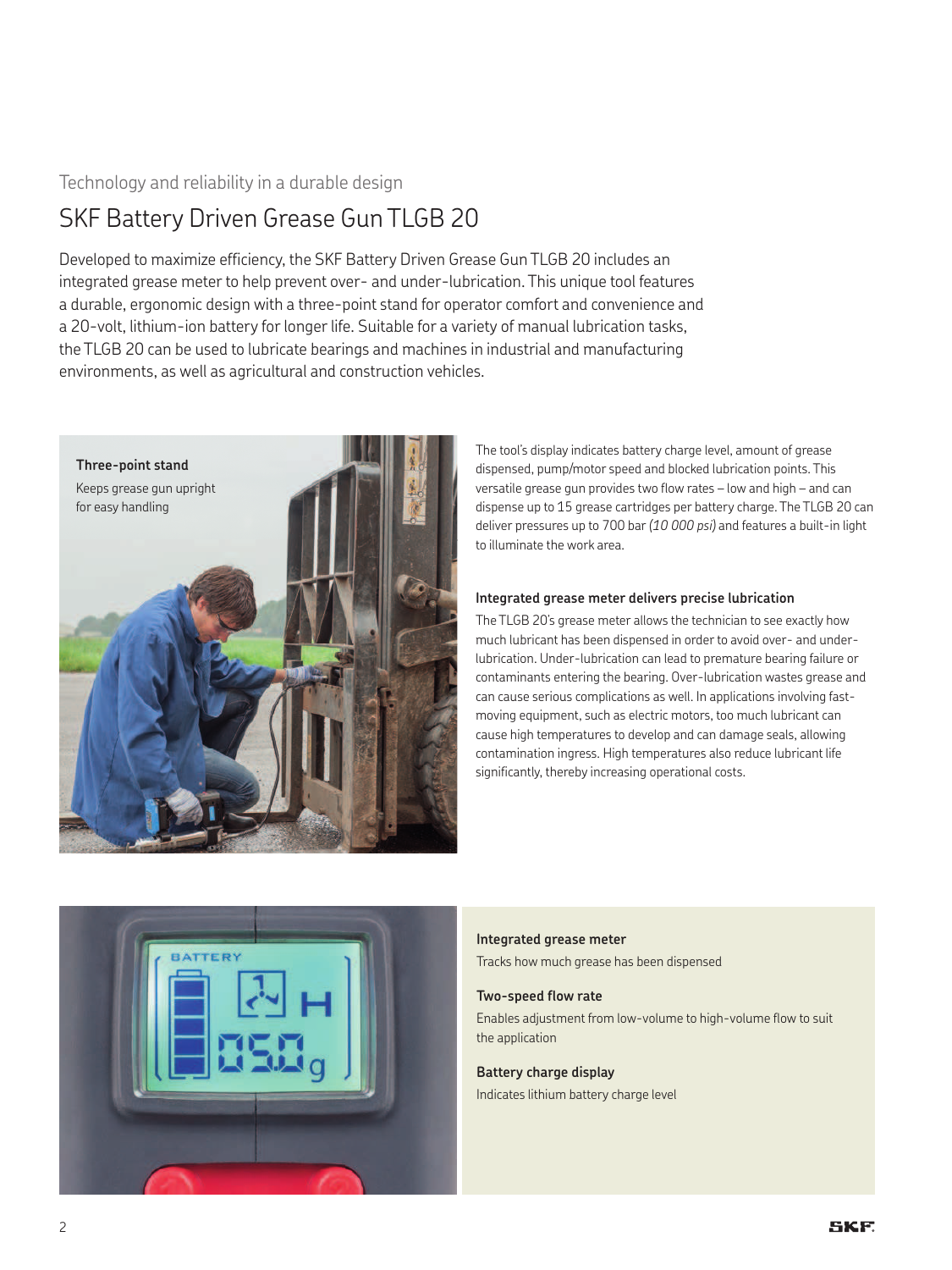

## **Spring guards** Preserves flex hose life

**Vent valve**

Removes trapped air inside grease gun for trouble-free priming

#### **Multi-function LCD**

Display shows grease output and battery charge and alerts the operator of blocked fittings and loss of prime

#### **Ergonomic design**

Lightweight with optimized balance for operator comfort

#### **20 V Lithium-ion battery**

Dispenses up to 15 grease cartridges per charge and maintains stable energy output

**4-Jaw coupler** Precision machined for durability

### **Technical data**

| Designation                                              | TLGB 20 and TLGB 20/110V                                                                      |
|----------------------------------------------------------|-----------------------------------------------------------------------------------------------|
| <b>Display</b>                                           | Grease meter<br>Battery capacity gauge<br>Alert of blocked fittings<br>Alert of loss of prime |
| Grease output<br>Low speed setting<br>High speed setting | 100 ml/min. (3.5 oz/min.) at 7<br>160 ml/min. (5.5 oz/min.) at 7                              |
| Maximum operating<br>pressure                            | 400 bar (6 000 psi)                                                                           |
| Maximum peak pressure                                    | 700 bar (10 000 psi)                                                                          |
| Cartridges per                                           |                                                                                               |

C<sub>i</sub>

oz/min.) at 70 bar pressure 160 ml/min. *(5.5 oz/min.)* at 70 bar pressure

battery charge 15 cartridges (free flow, low speed) 5 cartridges (200 bar counter pressure, low speed)

Length of hose 900 mm *(36 in.)* Battery type Li-Ion Battery capacity 1500 mAh Voltage charger, V/Hz TLGB 20 TLGB 20/110V Weight 3,0 kg *(6.5 lb)* Total weight (incl.case) 5,7 kg *(12.7 lb)* Accessories TLGB 20-1

TLGB 20-2

Battery output 20 V DC maximum (without workload) 200–240 V/50–60 Hz

110–120 V/60 Hz Carrying case dimensions 590 × 110 × 370 mm *(23.2 × 4.3 × 14.5 in.)*

> Shoulder strap 20 V Li-Ion battery